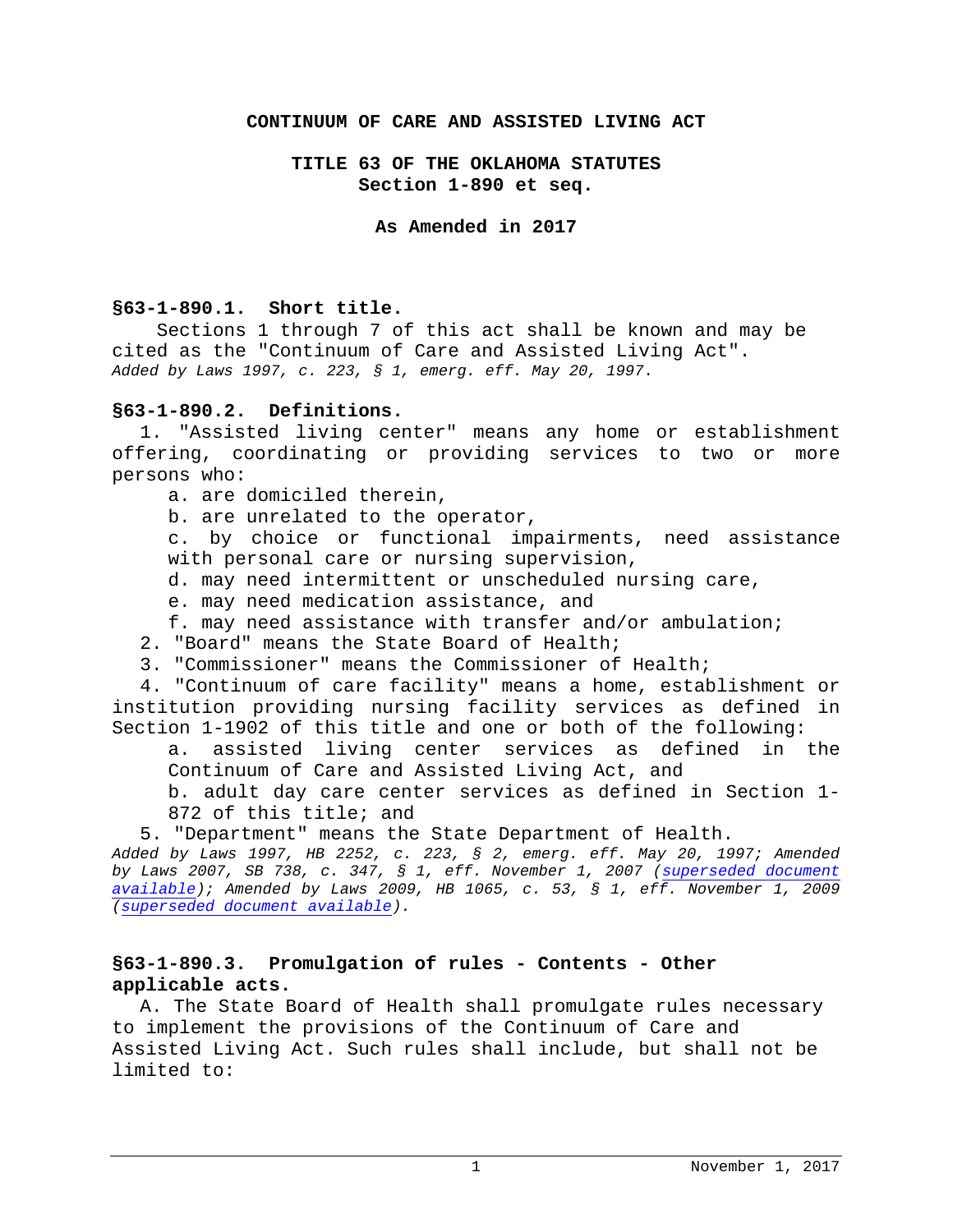1. A uniform comprehensive resident screening instrument to measure the needs and capabilities of residents in all settings and to determine appropriate placements of residents;

2. Physical plant requirements meeting construction and life safety codes, with provisions accommodating resident privacy and independence in assisted living centers and in assisted living components of continuum of care facilities based on the variable capabilities of residents; $1$ 

3. Staffing levels responsive to the variable needs of residents, with provisions for sharing of staff between components in a continuum of care facility;

4. Standards for measuring quality outcomes for residents;

5. Provisions for individualized services chosen by and designed for each resident;

6. Provisions to prohibit facility staff from disclosing a resident's financial information to third parties without written consent of the resident or the designated representative of the resident;

7. Procedures for inspections and investigations of licensed entities to ensure compliance with the Continuum of Care and Assisted Living Act and rules promulgated by the Board;

*2. Assisted living facilities licensed prior to July 1, 2008, may house residents who are not capable of responding to emergency situations without physical assistance from the staff or are not capable of self preservation under the following conditions: As part of the annual licensure renewal process, the facility shall disclose if any residents who reside in the facility are not capable of responding to emergency situations*  without physical assistance from staff or are not capable of self preservation, and the facility shall be required *to install fire sprinkler protection and an alarm system within the facility in accordance with the building guidelines set forth in the building code for I-II facilities.*

*3. Assisted living facilities licensed to house six or fewer residents prior to July 1, 2008, shall be permitted to install 13D or 13R fire sprinkler protection in lieu of meeting I-II sprinkler requirements, with approval of the municipal fire marshal or compliance with local codes.*

*4. For purposes of this subsection:*

<span id="page-1-0"></span> $1$  Oklahoma law (Title 74 O.S. § 324.11) addresses resident safety concerns present when assisted living centers house residents who are not capable of responding to emergency situations without physical assistance from staff of the facility or are not capable of self preservation.

*G. 1. Notwithstanding anything to the contrary in the fire code and/or building code, as last adopted by the Oklahoma Uniform Building Code Commission, all facilities to be licensed as assisted living facilities, or additions to existing assisted living facilities, constructed after November 1, 2008, shall be constructed with the guidelines of the I-II building occupancies if at any time in their operation they house residents who are not capable of responding to emergency situations without physical assistance from staff of the facility or are not capable of self preservation.*

*a. the term "assisted living center" shall include an assisted living center licensed as such by the State Department of Health and the assisted living center component of a continuum care facility licensed by the State Department of Health, and*

*b. the terms "fire code" and "building code" shall be deemed to include:*

*<sup>(1)</sup> any and all appendices, commentary, amendments and supplements to, and replacements or restatements of the Codes, and*

*<sup>(2)</sup> any and all other laws, ordinances, regulations, codes or standards pertaining to assisted living center construction, occupancy and maintenance for the protection of lives and property from fire.*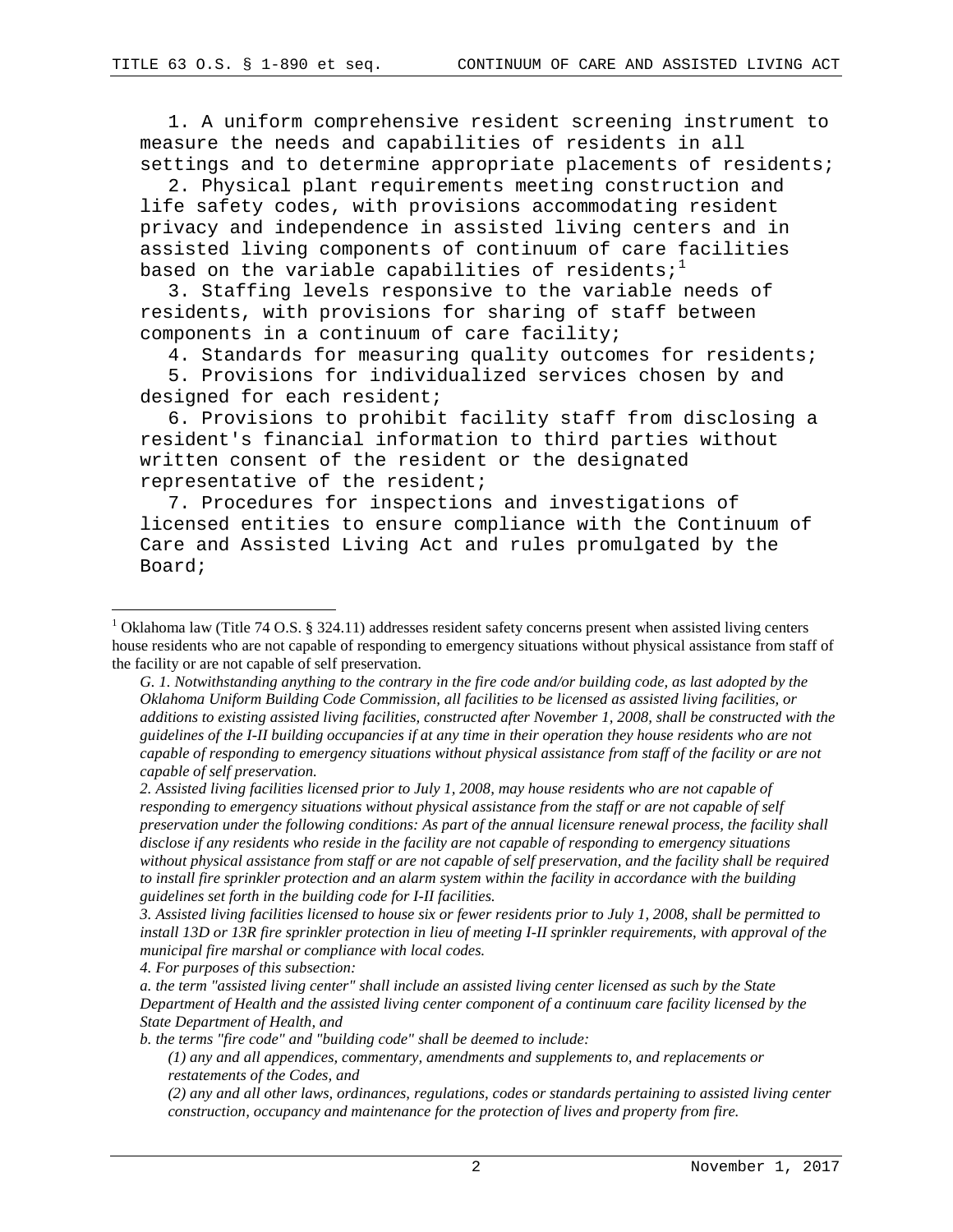8. Enumeration of resident rights and responsibilities to be observed by each facility and its staff. Such resident rights shall include the freedom of choice regarding any personal attending physicians and all other providers of medical services and supplies without a financial penalty or fee charged by the assisted living center;

9. Provisions for a surety bond or deposit from each applicant in an amount sufficient to guarantee that obligations to residents will be performed, with provisions for reduction or waiver of the surety bond or deposit when the assets of the applicant or its contracts with other persons are sufficient to reasonably ensure the performance of its obligations;

10. Provisions for the development of a consumer guide or similar resource to be posted on the Internet website of the State Department of Health to assist individuals and families in understanding the services provided by assisted living centers and to compare and select a facility; and

11. Provisions for posting results of routine inspections and any complaint investigations of each assisted living center on the Internet website of the Department. Such information shall be regularly updated to include the facility's plan of correction and to indicate when a violation of a licensing regulation was corrected by the facility.

B. The nursing care service of a continuum of care facility shall be subject to the requirements, procedures and remedies set out in the Nursing Home Care Act, including provisions relating to resident rights.

C. The adult day care component of a continuum of care facility shall be subject to requirements and procedures specified under the Adult Day Care Act.

## *Historical Data*

Laws 1997, HB 1540, c. 223, § 3, emerg. eff. May 20, 1997; Amended by Laws 2009, HB 1065, c. 53, § 2, eff. November 1, 2009 [\(superseded document available\)](http://www.oscn.net/applications/oscn/DeliverDocument.asp?citeid=456921); Amended by Laws 2012, HB 2566, c. 199, § 1, eff. November 1, 2012 [\(superseded document](http://www.oscn.net/applications/oscn/DeliverDocument.asp?citeid=467254)  [available\)](http://www.oscn.net/applications/oscn/DeliverDocument.asp?citeid=467254); Amended by Laws 2015, HB 1266, c. 31,  $\S$  1, eff. November 1, 2015 [\(superseded document available\)](http://www.oscn.net/applications/oscn/DeliverDocument.asp?citeid=476510).

# **§63-1-890.4. Application to establish or license a continuum of care facility or assisted living center.**

A. Each application for establishment of a continuum of care facility or assisted living center shall be accompanied by a nonrefundable application fee. The State Board of Health shall develop a sliding fee scale not to exceed One Thousand Dollars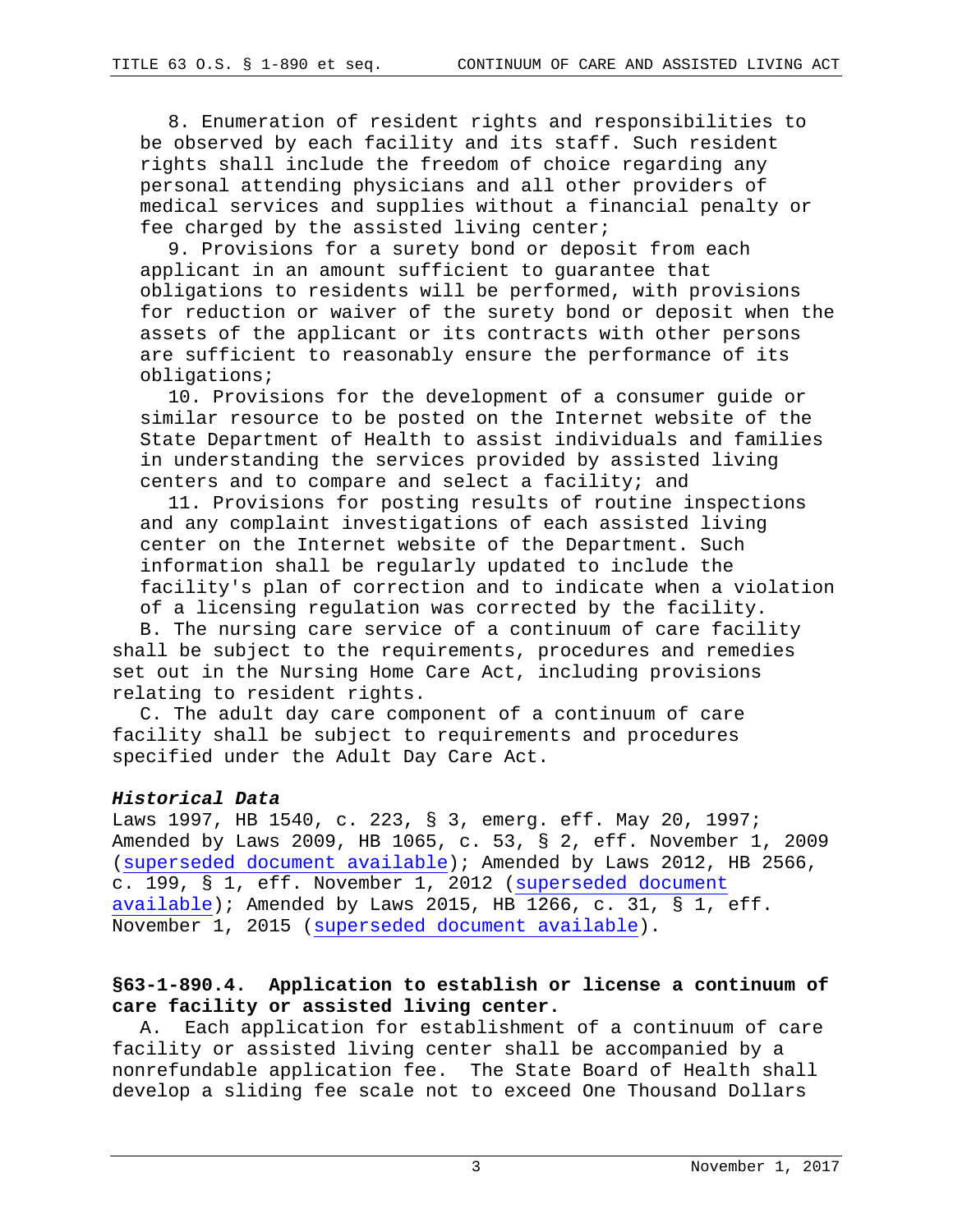(\$1,000.00) for each application. The scale shall be based upon the bed capacity of the continuum of care facilities or assisted living centers.

B. Each application for an initial license, or annual renewal of the license, to operate a continuum of care facility or assisted living center shall be accompanied by a license fee of Ten Dollars (\$10.00) for each bed included in the maximum bed capacity at such facility or center. Each application for an initial or renewal license for a continuum of care facility that includes an adult day care component shall be accompanied by an additional license fee in an amount to be determined by the Board, but not to exceed Seventy-five Dollars (\$75.00).

C. Each application to establish or license a continuum of care facility or assisted living center shall be on a form approved by the Commissioner to include, but not be limited to, the following:

1. Disclosure of the applicant's identity and background in the operation of continuum of care and assisted living services; and<br>2. Evidenc

Evidence of the adequacy of the applicant's financial resources and ability to ensure adequate staffing. *Added by Laws 1997, c. 223, § 4, emerg. eff. May 20, 1997. Amended by Laws 1998, c. 31, § 1, eff. July 1, 1998.*

### **§63-1-890.5. License required.**

No person shall establish, operate or maintain a continuum of care facility or assisted living center, or use in its name, logo, contracts, or literature the phrase "continuum of care facility" or "assisted living", nor imply that it is a continuum of care facility or assisted living center, nor hold itself out to be a continuum of care facility or assisted living center, unless that person first obtains a license as required by the Continuum of Care and Assisted Living Act. *Added by Laws 1997, c. 223, § 5, emerg. eff. May 20, 1997.*

## **§63-1-890.6. Application of act - Bans of admission - Penalties.**

A. The Continuum of Care and Assisted Living Act shall not apply to residential care homes, adult companion homes, domiciliary care units operated by the Department of Veterans Affairs, the private residences of persons with developmental disabilities receiving services provided by the Developmental Disabilities Services Division of the Department of Human Services or through the Home- and Community-Based Waiver or the Alternative Disposition Plan Waiver of the Oklahoma Health Care Authority, or to hotels, motels, boardinghouses, rooming houses, a home or facility approved and annually reviewed by the United States Department of Veterans Affairs as a medical foster home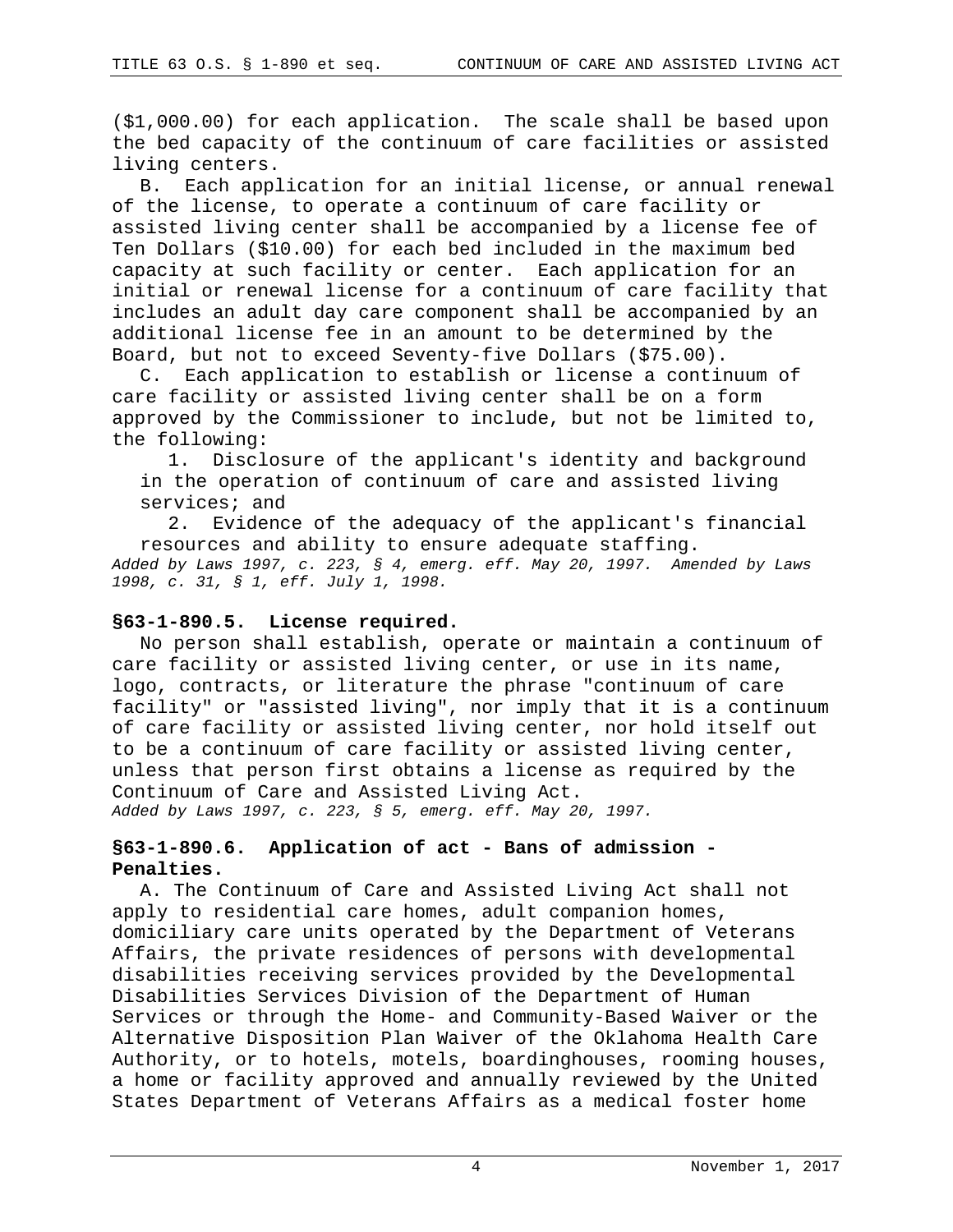in which care is provided exclusively to three or fewer veterans, or other places that furnish board or room to their residents. The Continuum of Care and Assisted Living Act shall not apply to facilities not charging or receiving periodic compensation for services rendered and not receiving any county, state or federal assistance.

B. The State Commissioner of Health may ban admissions to, or deny, suspend, refuse to renew or revoke the license of, any continuum of care facility or assisted living center which fails to comply with the Continuum of Care and Assisted Living Act or rules promulgated by the State Board of Health.

C. Any person who has been determined by the Commissioner to have violated any provision of the Continuum of Care and Assisted Living Act or any rule promulgated hereunder shall be liable for an administrative penalty of not more than Five Hundred Dollars (\$500.00) for each day that the violation occurs.

D. 1. The State Department of Health shall develop a classification system of violations, taking into consideration the recommendations of the Long-Term Care Facility Advisory Board pursuant to Section 1-1923 of this title, which shall gauge the severity of the violation and specify graduated penalties based on:

a. no actual harm with the potential for minimal harm,

b. no actual harm with the potential for more than minimal harm,

c. actual harm that is not immediate jeopardy, and

d. immediate jeopardy to resident health and safety. 2. Upon discovery of one or more violations, the Department shall provide a statement of deficiencies containing the violations. The continuum of care facility or assisted living center shall be required to correct these violations and submit a plan of correction that details how the facility or center will correct each violation, ensure that the violation will not occur in the future and a period to correct each violation not to exceed sixty (60) days.

3. No fine shall be assessed for any violation that is not classified as actual harm or immediate jeopardy, unless the continuum of care facility or assisted living center fails to correct the violation within the period set forth in the accepted plan of correction. Fines may be assessed at any time for any violations that are classified as actual harm or immediate jeopardy.

4. Any new violation unrelated to the original violation and not classified as actual harm or immediate jeopardy that is discovered upon a revisitation of a continuum of care facility or assisted living center shall constitute a new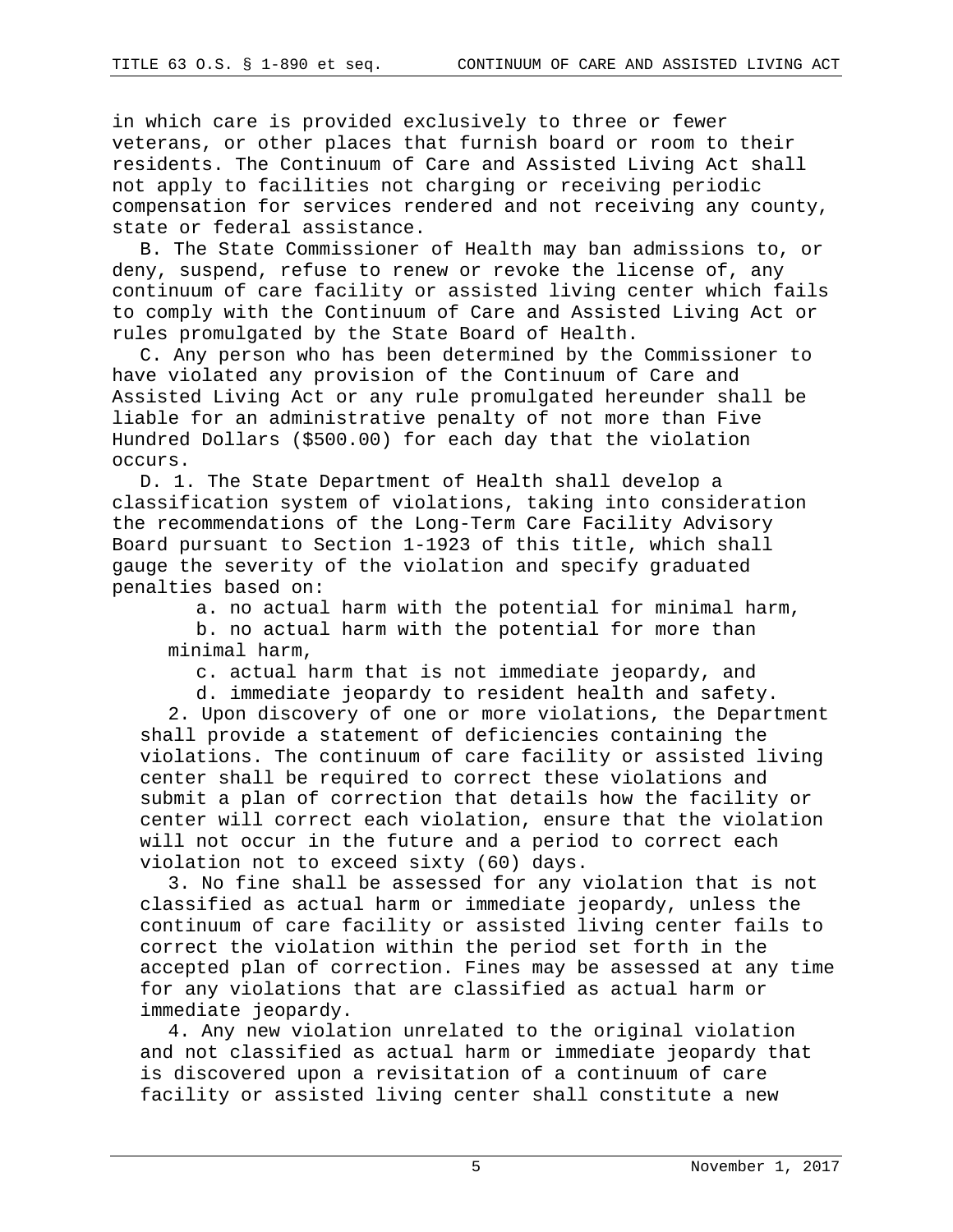action and shall not be included in the original citation or assessment of fines or penalties; provided, that a preexisting violation not corrected in compliance with the approved plan of correction shall be considered still in effect.

E. If a continuum of care facility's failure to comply with the Continuum of Care and Assisted Living Act or rules involves nursing care services, the Commissioner shall have authority to exercise additional remedies provided under the Nursing Home Care Act. If a continuum of care facility's failure to comply with the Continuum of Care and Assisted Living Act or rules involves adult day care services, then the Commissioner shall have authority to exercise additional remedies provided under the Adult Day Care Act.

E. In taking any action to deny, suspend, deny renewal, or revoke a license, or to impose an administrative fee, the Commissioner shall comply with requirements of the Administrative Procedures Act.

*Added by Laws 1997, HB 1540, c. 223, § 6, emerg. eff. July 1, 1998; Amended by Laws 1999, HB 1272, c. 214, § 3, eff. November 1, 1999 [\(superseded](http://www.oscn.net/datafiles/superseded/oklahoma/statutes/title63/X260599X63%20OS%201-890.6.html)  [document available\)](http://www.oscn.net/datafiles/superseded/oklahoma/statutes/title63/X260599X63%20OS%201-890.6.html); Amended by Laws 2012, [SB 1210,](https://www.sos.ok.gov/documents/legislation/53rd/2012/2R/SB/1210.pdf) c. 12, § 2, emerg. eff. April 5, 2012 [\(superseded document available\)](http://www.oscn.net/applications/oscn/DeliverDocument.asp?citeid=467252). Amended by Laws 2016, [HB](https://www.sos.ok.gov/documents/legislation/53rd/2012/2R/SB/1210.pdf) [2280,](http://www.oscn.net/applications/oscn/DeliverDocument.asp?CiteID=477835) c. 240, § 1, eff. November 1, 2016 [\(superseded document available\)](http://www.oscn.net/applications/oscn/DeliverDocument.asp?CiteID=98333).*

**§63-1-1-890.7 Repealed by Laws 2003, HB 1545, c. 16, § 1** Added by Laws 1997, HB 1540, c. 223, § 7, emerg. eff. May 20, 1997; Repealed by Laws 2003, HB 1545, c. 16, § 1 [\(repealed document available\)](http://www.oscn.net/applications/oscn/DeliverDocument.asp?citeid=435978).

## **§63-1-890.8. Care and Services That May Be Delivered to Residents of Assisted Living Center - Resident with Condition Consistent With Facility's Discharge Criteria**

A. Residents of an assisted living center may receive home care services and intermittent, periodic, or recurrent nursing care through a home care agency under the provisions of the Home Care Act.

B. Residents of an assisted living center may receive hospice home services under the provisions of the Oklahoma Hospice Licensing Act.

C. Nothing in the foregoing provisions shall be construed to prohibit any resident of an assisted living center from receiving such services from any person who is exempt from the provisions of the Home Care Act.

D. The assisted living center shall monitor and assure the delivery of those services. All nursing services shall be in accordance with the written orders of the personal or attending physician of the resident.

E. A resident of an assisted living center or the family or legal representative of the resident shall be required to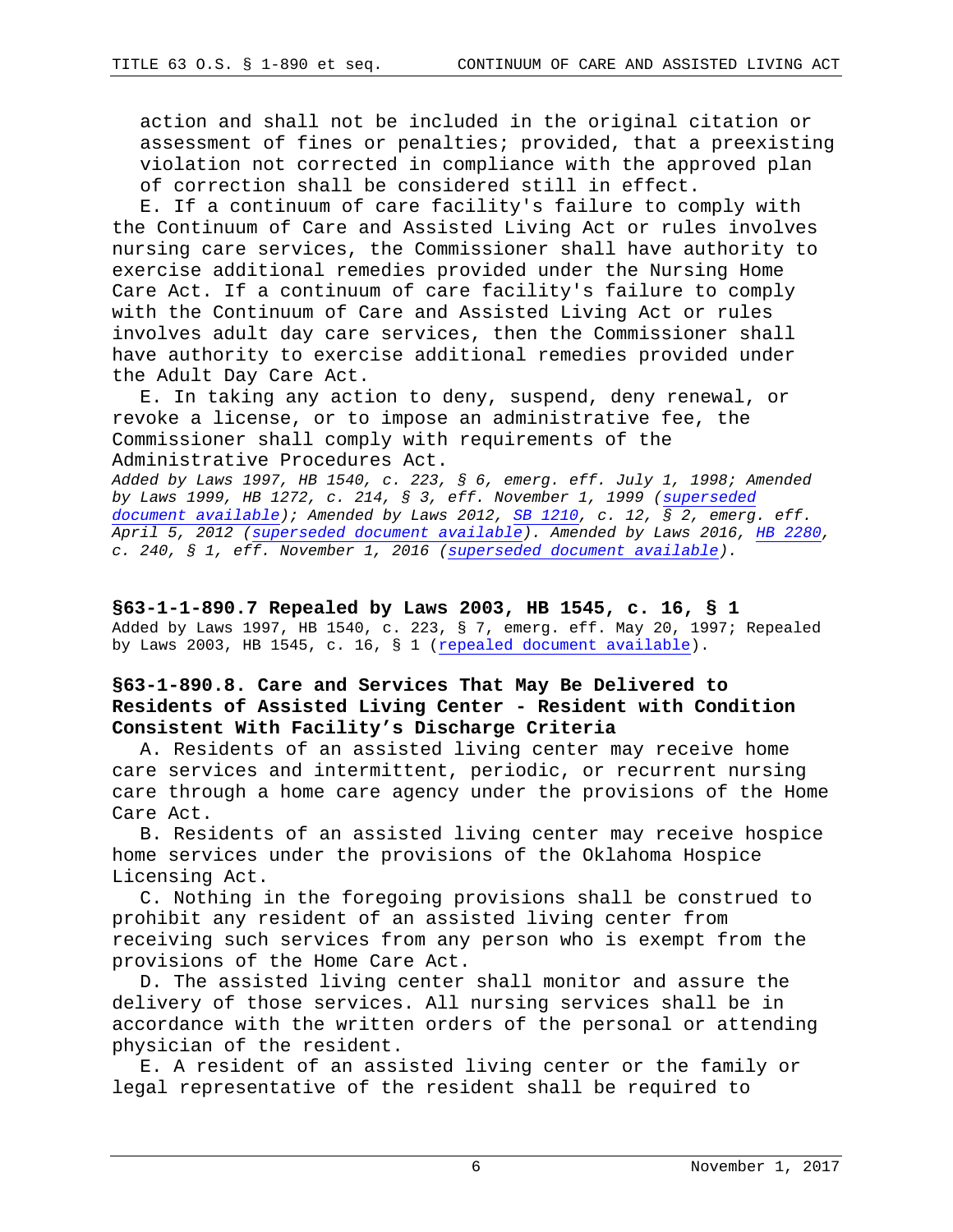disclose any third-party provider of medical services or supplies prior to service delivery.

F. Any third-party provider of medical services or supplies shall comply with the provisions of subsection D of this section.

G. Notwithstanding the foregoing provisions, a resident of an assisted living center, or the family or legal representative of the resident, may privately contract or arrange for private nursing services under the orders and supervision of the personal or attending physician of the resident, private monitoring, private sitters or companions, personal domestic servants, or personal staff.

H. If a resident of an assisted living center develops a disability or a condition that is consistent with the facility's discharge criteria:

1. The personal or attending physician of a resident, a representative of the assisted living center, and the resident or the designated representative of the resident shall determine by and through a consensus of the foregoing persons any reasonable and necessary accommodations, in accordance with the current building codes, the rules of the State Fire Marshal, and the requirements of the local fire jurisdiction, and additional services required to permit the resident to remain in place in the assisted living center as the least restrictive environment and with privacy and dignity;

2. All accommodations or additional services shall be described in a written plan of accommodation, signed by the personal or attending physician of the resident, a representative of the assisted living center and the resident or the designated representative of the resident;

3. The person or persons responsible for performing, monitoring and assuring compliance with the plan of accommodation shall be expressly specified in the plan of accommodation and shall include the assisted living center and any of the following:

a. the personal or attending physician of the resident,

b. a home care agency,

c. a hospice, or

d. other designated persons.

The plan of accommodation shall be reviewed at least quarterly by a licensed health care professional;

4. If the parties identified in paragraph 1 of this subsection fail to reach a consensus on a plan of accommodation, the assisted living center shall give written notice to the resident, the legal representative or the resident or such persons as are designated in the resident's contract with the assisted living center, of the termination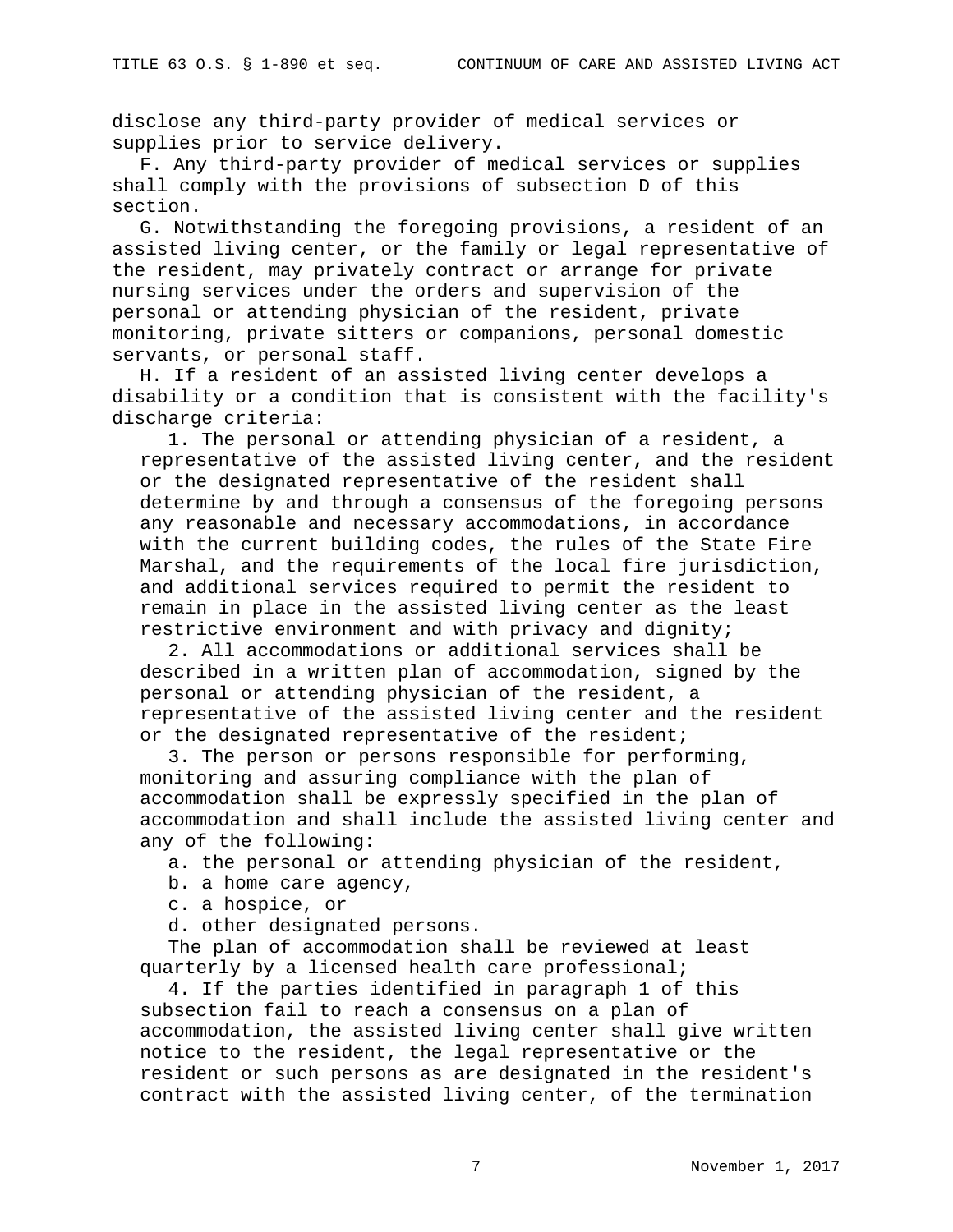of the residency of the resident in the assisted living center in accordance with the provisions of the resident's contract with the assisted living center. Such notice shall not be less than thirty (30) calendar days prior to the date of termination, unless the assisted living center or the personal or attending physician of the resident determines the resident is in imminent peril or the continued residency of the resident places other persons at risk of imminent harm;

5. If any party identified in paragraph 1 of this subsection determines that the plan of accommodation is not being met, such party shall notify the other parties and a meeting shall be held between the parties within ten (10) business days to re-evaluate the plan of accommodation; and

6. Any resident aggrieved by a decision to terminate residency may seek injunctive relief in the district court of the county in which the assisted living center is located. Such action shall be filed no later than ten (10) days after the receipt of the written notice of termination.

I. Nothing in this section shall be construed to abrogate an assisted living center's responsibility to provide care for and oversight of a resident.

*Added by Laws 2007, SB 738, c. 347, § 2, eff. November 1, 2007; Amended by Laws 2008, HB 2539, c. 22, § 1, eff. November 1, 2008 [\(superseded document available\)](http://www.oscn.net/applications/oscn/DeliverDocument.asp?citeid=453030); Amended by Laws 2013, HB 1745, c. 248, § 1, eff. November 1, 2013 [\(superseded document](http://www.oscn.net/applications/oscn/DeliverDocument.asp?citeid=470348)  [available\)](http://www.oscn.net/applications/oscn/DeliverDocument.asp?citeid=470348).*

## **§63-1-891. Supervision of nurse aide trainees.**

Any assisted living facility that employs an individual who is in nurse aide training shall ensure that such individual is supervised by no less than a consulting nurse licensed to practice in this state.

*Added by Laws 1999, c. 418, § 2, emerg. eff. June 10, 1999.*

## **§63-1-894. Quality of care fees – Assessment upon repeal of federal requirements.**

Upon repeal of a United States Congress or federal Health Care Financing Administration requirement to assess a quality of care fee, upon all licensed nursing home beds, such fee shall only be assessed upon nursing facilities that have a Medicaid contract with the state.

*Added by Laws 2000, c. 340, § 25, eff. July 1, 2000.*

## **§63-1-895. Informal Dispute Resolution Panel - Appointment of Members**